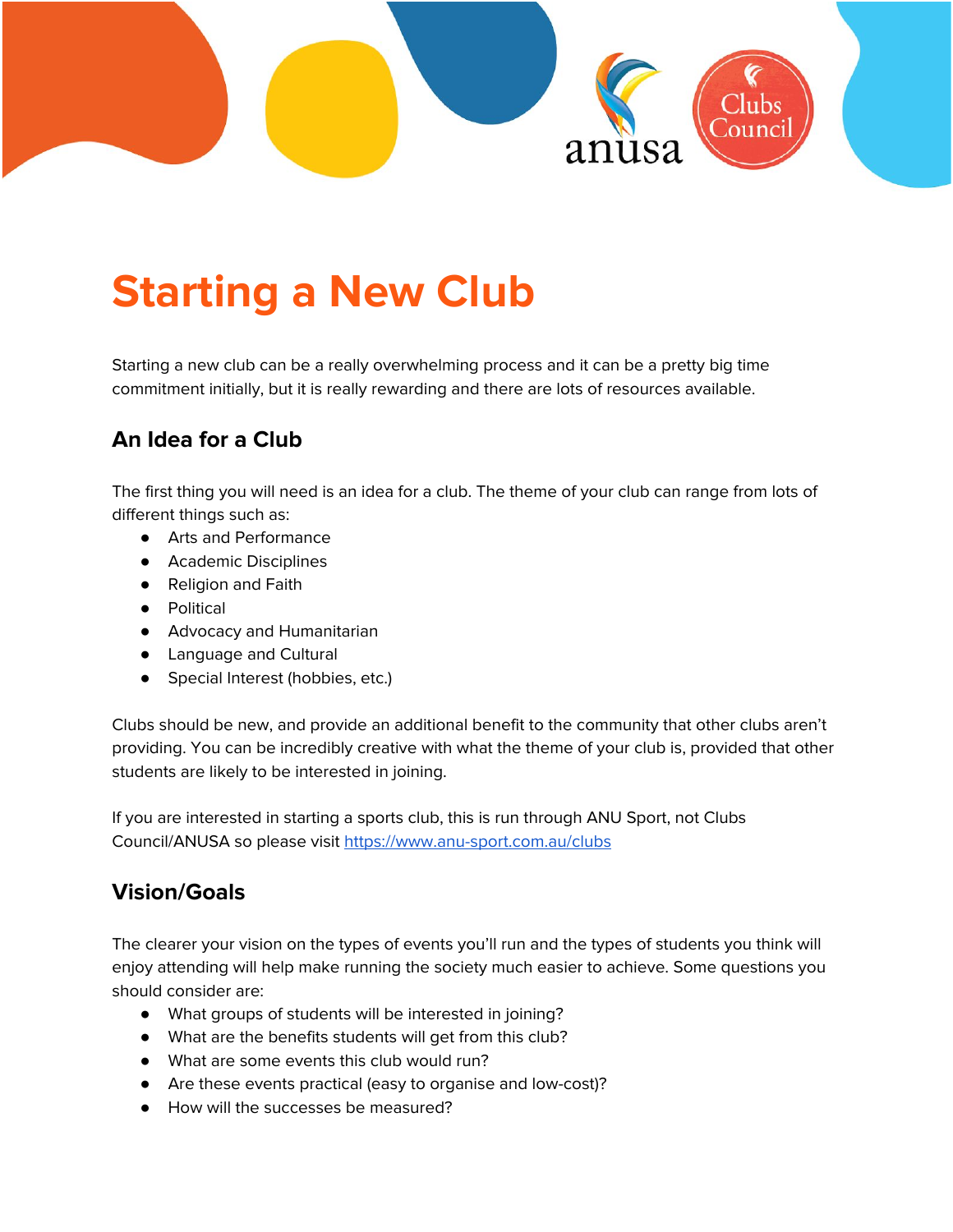# **Community**

Having a clear uniting theme and interest helps ensure members of the club have a shared interest, and helps ensure there is a benefit to students joining. It is important to note that clubs affiliated with Clubs Council must be open to all members of ANUSA and PARSA.

It is important to see if there are any students interested in being involved in the club before you start doing too much organisation in case there is no interest in this club starting. Find forums or groups where you think your target students are likely to be involved in to check if people are interested in joining. Social media can be a really useful way to find interested students. A society must have at least 15 members to be eligible for funding.

If you find people who are interested in being more involved than just members, then these students can be in your executive! Running a club is a lot of work, so it's important to have other people with assigned roles to carry out different work within the society. A list of important roles can be found under the Club Management section of training.

# **Affiliating with Clubs Council**

Clubs Council is the committee that oversees most of the student clubs and groups at the ANU. There are a lot of rules your club has to follow in order to be 'affiliated' or joined to Clubs Council. Affiliating to Clubs Council gives access to money to fund your society as well as a range of resources like training on how to run societies, social events and benefits from ANUSA. Affiliating with Clubs Council can be a bit tricky, but read the 'Affiliating with Clubs Council' resource for more information.

## **Holding your first General Meeting**

You'll need to hold an Inaugural General Meeting. This is a formal meeting that can help establish the society. You'll need to advertise this and find 15 people to attend this meeting. You can find people interested in the executive roles before the meeting, but they can't do the roles until an election during the meeting.

There are lots of rules about how to run General Meetings, and these can all be found on the Clubs Info section on the ANUSA website. You can also read the Affiliations policy and this has even more information! At the Inaugural General Meeting, you'll need to move a motion to accept the constitution.

This meeting needs a Returning Officer (RO), which is an unbiased person who can manage the election and count votes. The RO cannot run in the election. You'll have to write minutes (a record of the meeting) and make sure you record the names and student numbers of each member.